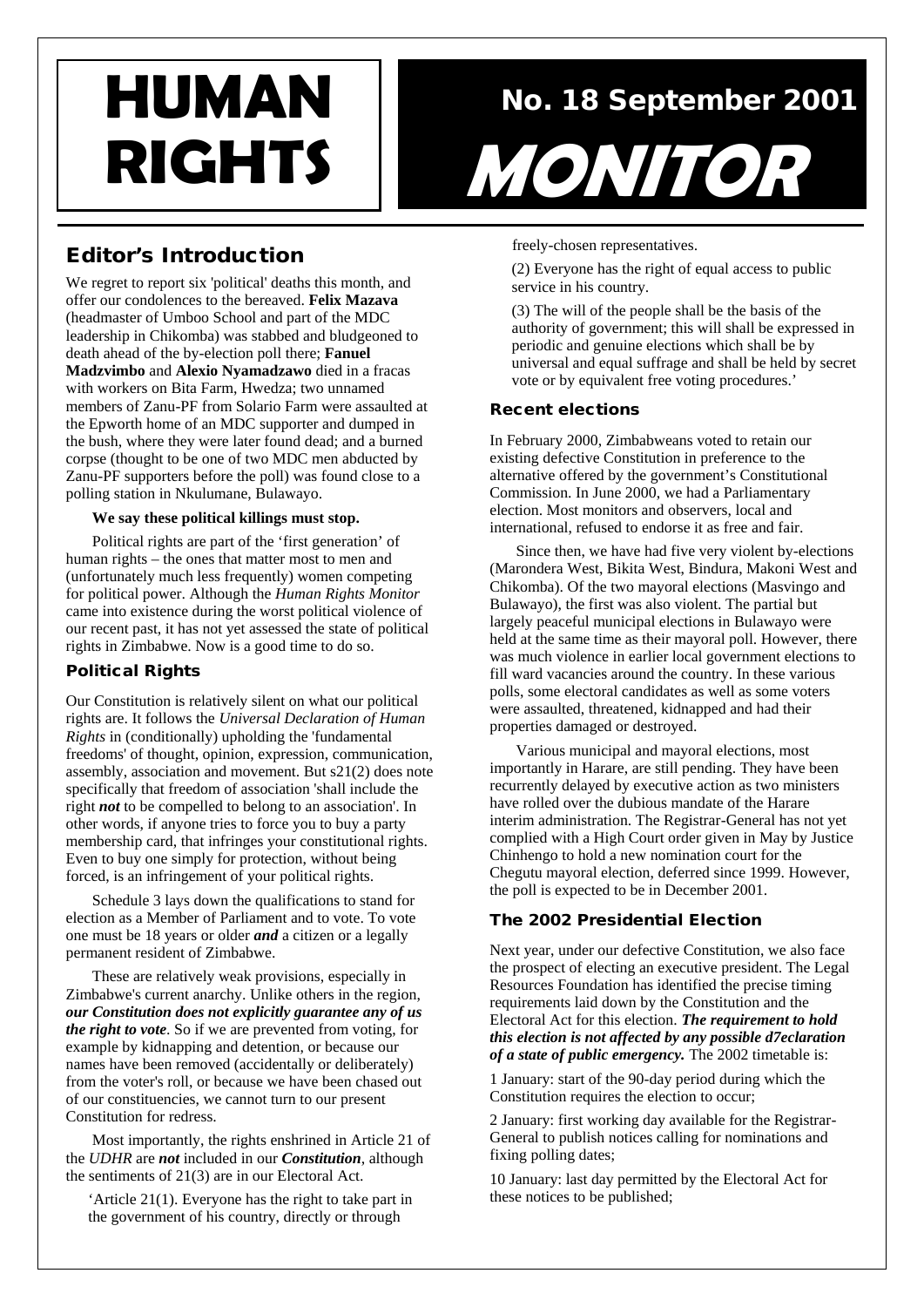16 January: earliest day permitted by the Electoral Act for the Nomination Court to sit;

31 January: last day permitted by the Electoral Act for the Nomination Court to sit;

6 February: earliest day permitted by the Electoral Act for voting;

9 February: earliest weekend permitted by the Electoral Act for voting;

17 March: last day permitted by the Electoral Act for voting;

31 March (Easter Sunday): last day of current presidential term of office;

1 April (Easter Monday): first day of new presidential term of office.

#### Political rights in practice in Zimbabwe

In the flurry of elections as Zimbabwe turned 21, how healthy are our political rights? According to Arufeya Gungumakushe, writing in *The Standard*, the voting rights especially of farm-workers have been badly impaired.

'What better method of rigging the presidential election than removing all potential political opponents from the addresses of their electoral registration? Far from redistributing the land from the rich to the poor, President Mugabe has been redistributing people, chasing those potential opponents from their usual homes to disable them as voters.'

*Monitor* readers might like to ask themselves the following questions in order to assess how their individual political rights are doing:

Have I been able to access independent information on my political rights??

Have I been able, without threat to my body, my property or my job, to hold the political opinions I think are right?

Have I been able to express my views freely to anyone?

Have I been able to communicate my opinion over radio, TV, through the press, by email or phone?

Have I been able to receive other people's opinions freely?

Have I been able to gather with other people peacefully in public places to make a political point?

Have I been able to join to any organisation I want to?

Has any pressure been exerted on me to join organisations that I do *not* wish to belong to?

Have I been able to stand for election to any public office I wish to (eg councillor, MP, mayor)?

Have I received polite and helpful responses from civil servants, including the police, when I have wanted to lay a complaint or report a crime?

Have I been able to vote freely for the person I preferred to represent my interests?

Was I able to vote in secret and be sure that no-one else knew how I had voted?

If readers answer 'no' to any of these questions, at least one of their political rights has been violated.

Political rights at the national level are like those in the home. As they abuse you, those who violate your human rights will tell you: 'scream quietly or the neighbours will hear'. We think that keeping quiet simply allows the abuse to continue. In order to exercise our political rights, we must *stop* the abuse we have suffered thus far. Lots of loud publicity is an excellent start.

So is ZimRights' voter education guide, called 'You and the Vote'. Government has stated its intention to control all 'voter education' through its own Electoral Supervisory Commission. We see their intention as an unconstitutional infringement of our right to information from any source. Just as we see their apparent condonation of electoral violence as an abuse of our political rights.

Can we quickly remind readers of how badly some Zimbabweans' political rights have been abused? Since January 2000, our records from published sources include 1 720 incidents of political violence – on average over 14 for every constituency. The actual distribution of this violence has been very uneven. Some constituencies had hundreds of cases, others very few. In 337 incidents, personal property (including food, clothing and household goods) was damaged or destroyed. There were 308 reports of assault, involving many more victims. Among those responsible for these assaults were state agents such as the army and police. 160 voters were not simply beaten up but also tortured, in attempts to coerce what should have been their free political choices.

We have also recorded 117 deaths resulting from the political violence, 41 belonging to the MDC. Of these, 28 (including one election candidate, one election agent and one local branch official) were killed by known Zanu-PF supporters.

Eight Zanu-PF members also died, but none were running their party affairs or for election. Two died at the hands of their own party supporters, another two were killed by known MDC supporters, three others died in armed clashes. Politically-generated violence harms everyone, including those who start it, although some may suffer more than others.

#### By-elections

If we look specifically at the five rural by-elections, they all resulted in victory for Zanu-PF, even Bikita West which had been won in June 2000 by the MDC. Table 1 summarises the five results.

| rable r. By-election results       |                        |                       |              |                |               |  |  |
|------------------------------------|------------------------|-----------------------|--------------|----------------|---------------|--|--|
| Constituency<br><b>By-election</b> | Maro-<br>ndera<br>West | <b>Bikita</b><br>West | Bin-<br>dura | Makoni<br>West | Chi-<br>komba |  |  |
| % vote                             | 32.8                   | 51.6                  | 45.6         | 40.0           | 41.1          |  |  |
| % refused*                         | 15.8                   | 22.8                  | 9.8          | 19.5           | 16.6          |  |  |
| % Zanu-PF                          | 59.9                   | 63.0                  | 61.4         | 62.0           | 71.7          |  |  |
| % MDC                              | 35.4                   | 33.9                  | 36.6         | 34.1           | 24.0          |  |  |
| % Other                            | 3.1                    | $\theta$              | 0            | 3.9            | 2.4           |  |  |
| % spoilt                           | 1.6                    | 3.1                   | 2.1          | 2.2            | 1.9           |  |  |

Table 1. By-election results

\*as % of those who did vote

The Zanu-PF victories came only after five killings, significant violence, and other violations of electors' rights. Two killed belonged to the MDC, one to Zanu-PF, and two were innocent consumers without known political affiliation. They were caught in the wrong place at the wrong time as police used teargas and live ammunition to disperse political gatherings in Beatrice.

**— 2 —**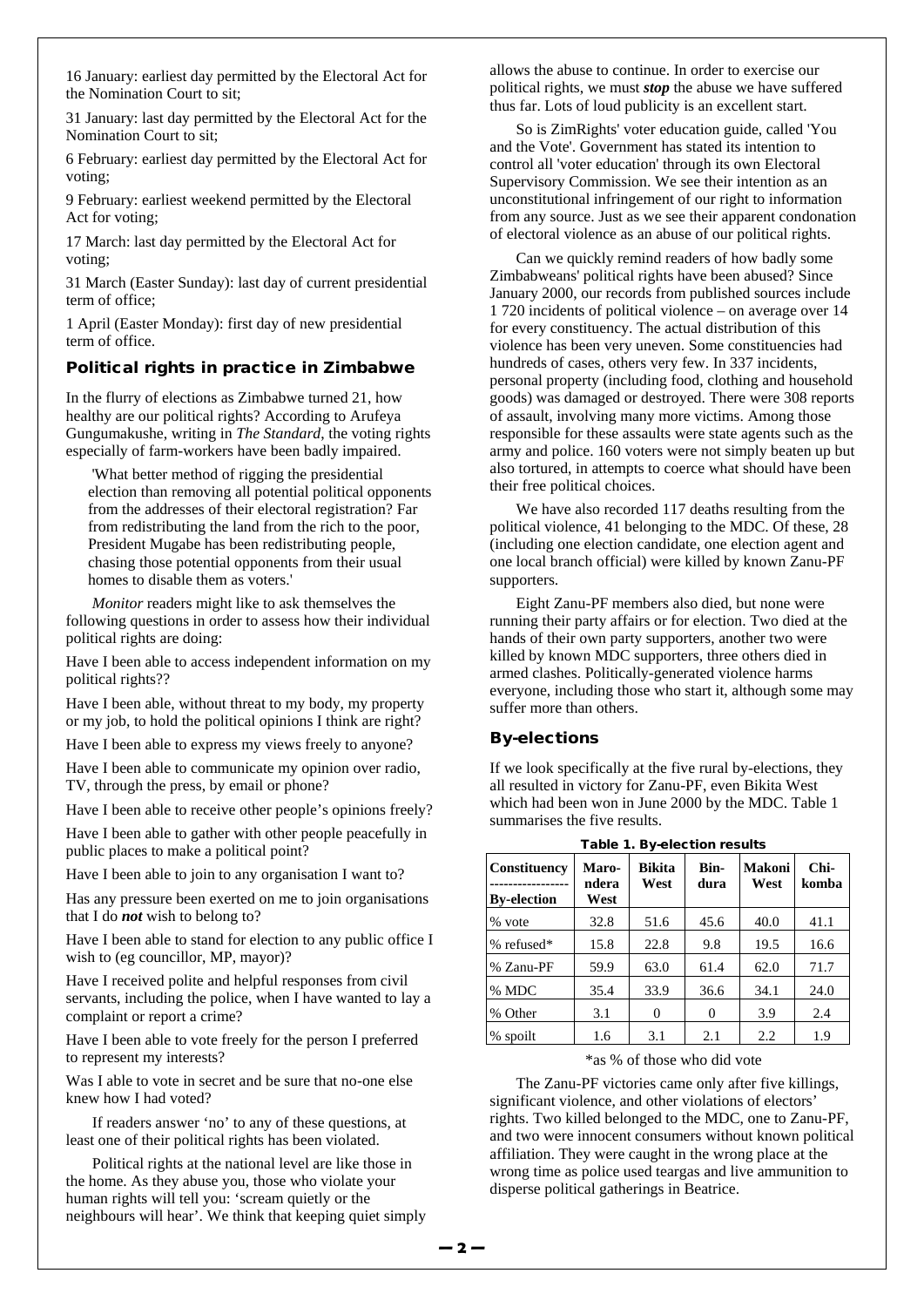Among the other violations of political rights in these by-elections, village headmen were reported to have recorded the names of people in their villages who voted. People feared later reprisals if they did *not* vote. Australian laws force people to vote, but Zimbabweans have a right *not* to vote if they so choose.

And even in the face of such coercion, a significant rural minority - between one in every four and two in every five voters - continued to support opposition parties. These extremely brave people have the political right to dissent from majority opinion without being victimised, and *that right must be protected*.

In these by-elections there has been a very disturbing trend. Many people wanting to vote have been refused. Only in Bindura was the figure as low as one in ten.

Some voters could not produce their IDs, after these were violently confiscated by political activists.

The names of many turned away did not appear on the rolls - even though they had voted in those constituencies in June 2000. Opposition parties suspected that names of their known supporters were removed from constituency rolls, while known Zanu-PF supporters were transferred into constituencies where they were needed.

Could this have happened? If so, how?

Individual voters' names are accessed through national identity numbers. Some MDC membership lists have been stolen. And the same Israeli company computerised both the voters' roll and Zanu-PF's membership database. In 1999, some rural voters told Margaret Dongo that they had been told by Zanu-PF that if they joined the ruling party, they did not need to register as voters. They would be registered automatically. It is easy to transfer information between computerised databases that have the same 'fields' to hold that information.

The voters' roll is clearly defective. Even Zanu-PF complained about it after losing the Masvingo mayoral election. A manipulated voters' roll and depriving people of proof of identity to vote, both violate political rights.

What are Zimbabweans going to do about their defective political rights before our next election?

A good start would be to re-register and demand proof of their registration in that particular constituency.

### Follow-ups

#### 1. Children's rights

A recent survey has shown that 200 000 workers are under 18 years old, mostly in agriculture and domestic work.

Last year, 2 000 cases of child rape came before our courts. The youngest victim was three months old. 70% of child rape victims were infected with STDs, including HIV/AIDS. One estimate is that 30% of the 5 000 people who die each week of AIDS are child victims of sexual abuse. There has been no public discussion of the report of the 1999 investigation into child sexual abuse and no public reports of it this month.

#### 2. Capital Punishment

In September, the Zimbabwe Association for the Care and Rehabilitation of Offenders (ZACRO) relaunched its campaign against the death penalty. Coincidentally, no death sentences were reported this month.

#### 3. Health

In Nyanga, medical personnel were lectured by 'war veterans' on 'medical ethics' and told not to treat members of the opposition injured in political violence. In August-September, 80 doctors and 624 nurses resigned from the Ministry of Health, leaving 742 doctors and 7 133 nurses staffing our state healthcare institutions. Three provinces are now reported to have *no doctors* at all in their state hospitals.

Government hospitals were reported to be using expired drugs authorised by the Medicines Control Authority of Zimbabwe. This was denied in Parliament by health minister Timothy Stamps. He was reported to have said his ministry did not need an extra Z\$7 billion which the opposition MDC saw as the minimum needed to restore Zimbabwe's health services. Parliament approved a supplementary health budget of only Z\$1,3 billion.

120 cancer patients waiting for radiotherapy were very grateful to Rotary Clubs for raising Z\$330 000 (US\$6 000) to buy spares for Parirenyatwa Hospital's only linear accelerator. The forex was provided by Compaq at the official exchange rate. The health ministry could not find this small amount despite Minister Stamps' assurances to Parliament. Customs also delayed the spares for a week, refusing import clearance until duty was paid.

#### 4. Retirement

There is a new ceiling for contributions to NSSA. It was raised from Z\$4 000 to Z\$ 7 000 per month with effect from 1 April 2001, but only announced in September 2001 (Statutory Instrument 288). Compulsory contributions from workers earning over \$4 000 per month have risen from Z\$120 to Z\$210.

#### 5. Policing, human rights and the rule of law

The 53 soldiers based in Masvingo whose prosecution was ordered on 8 August 2001 by magistrate Shortgame Musaiona had, by late September, still not been brought before any court.

ZimRights reminded the Zimbabwe Republic Police of normal human rights standards for policing.

'(a) Everyone is entitled to equal protection of the law, without discrimination on any grounds, and especially against violence or threat. The police must be vigilant to protect potentially vulnerable groups.

(b) Treat all victims of crime with compassion and respect and in particular protect their safety and privacy.

(c) Arrest no person unless there are legal grounds to do so, and the arrest is carried out in accordance with lawful arrest procedures.

(d) Ensure all detainees have access promptly to their families, legal representation and medical assistance.

(e) Do not carry out or cover up extra-judicial executions or disappearances and refuse to obey any order to do so.'

## Human Rights Generally

This month, we received no unpublished reports, so the figures below all came from published sources.

**— 3 —**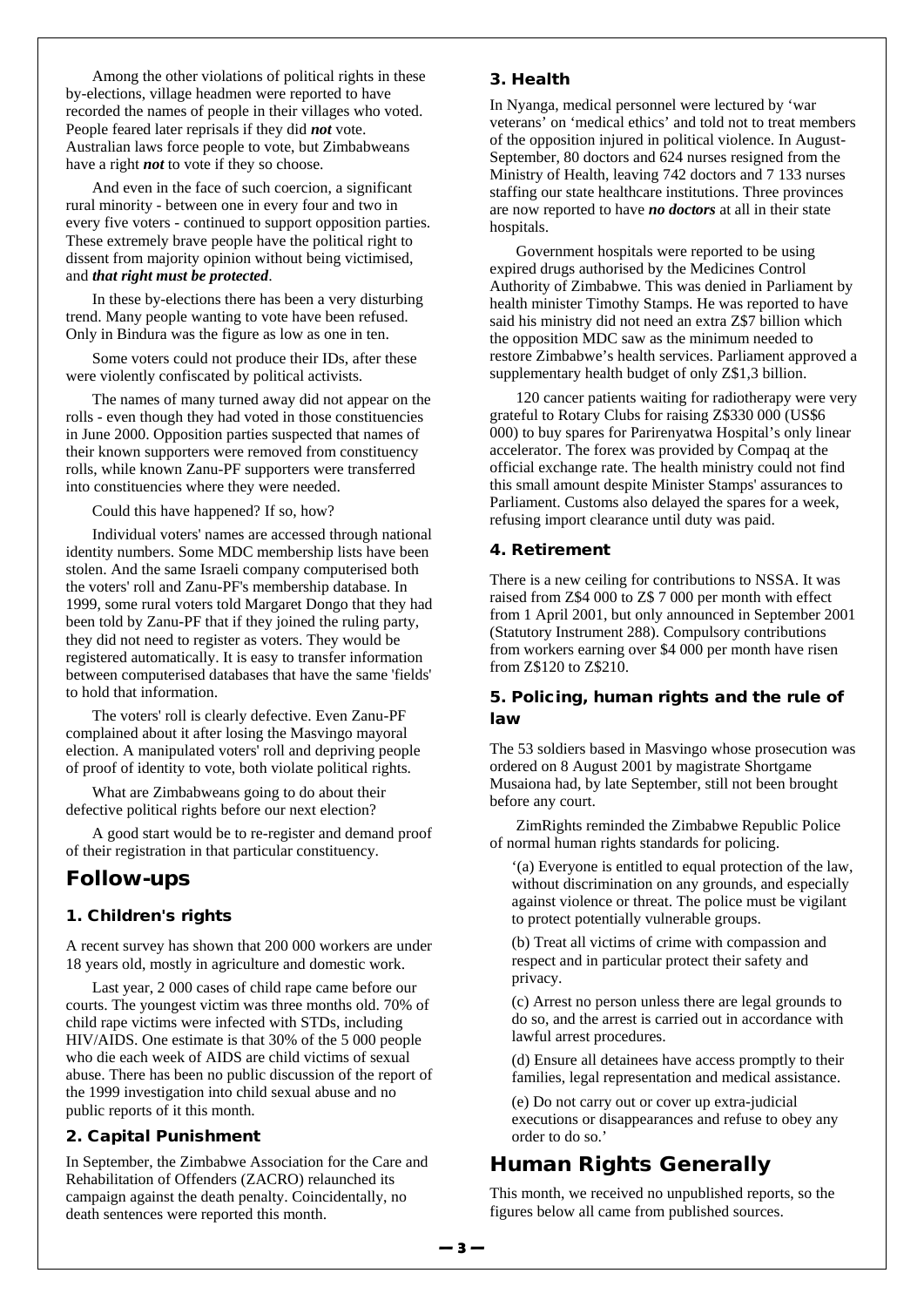#### 1. Civil rights

In September 2001, there were 21 published cases of civil rights' violations, 16 from urban and peri-urban areas. Only five were rural.

#### Who were the victims of civil rights abuses?

As Table 2 shows, there were at least 64 individual abuses. Among the individually-known victims were one woman, three girls, one boy and 37 men.

#### Table 2: September 2001: Victims of reported civil rights violations, including those resulting from political violence.

| <b>Type of Violation</b>  | 'ordinary'     | 'political' | total |  |
|---------------------------|----------------|-------------|-------|--|
| unlawful killings: total  | 2              | 6           | 8     |  |
| (by ZRP)                  | (2)            | 0           | (2)   |  |
| attempted killings        | 3              | 6           | 9     |  |
| death threats             | 1              | 2           | 3     |  |
| public/political violence | 0              | >5063       | >5063 |  |
| unlawful arrest/detention | $\overline{2}$ | 26          | 28    |  |
| assault by police / army  | 5              | >1          | >6    |  |
| by Zanu-PF/ZNLWVA         | 0              | >39         | >39   |  |
| by MDC                    | $\Omega$       | >3          | >3    |  |
| other                     | 0              | >7          | >7    |  |
| disappearance/kidnap      | 0              | 19          | 19    |  |
| firearms offences: total  | $\overline{2}$ | 7           | 9     |  |
| (by ZRP)                  | (2)            | 0           | (2)   |  |
| (by others)               | 0              | (7)         | (7)   |  |
| political intimidation /  | 20             | 1           | 21    |  |
| victimisation             |                |             |       |  |
| political discrimination  | 16             | 0           | 16    |  |
| torture                   | 0              | 9           | 9     |  |
| child abuse               | 3              | 0           | 3     |  |
| freedom of expression     | 6              | 4           | 10    |  |
| property-related          | >4             | >88         | >92   |  |
| <b>Total victims</b>      | >64            | >5281       | >5345 |  |
| >means more than          |                |             |       |  |

#### Who violated civil rights?

The State again topped the list of civil violators, being responsible for 12 incidents: police (10) and line ministries (2) were the culprits.

Seven private individuals, often acting collectively, came second. Both Zanu-PF and the MDC behaved fairly well, with one incident each.

### 2. Political rights

Over half (56,6%) of 53 news reports showed a steady level of political violence. Six deaths and two death threats were 'political'.

In September 2001, 35 political violations of human rights occurred in rural areas. The remaining one-third afflicted townspeople. The provincial distribution of these 'political' cases is given in Table 3.

| Table 3. Distribution of 'political' violations by |    |       |  |  |  |  |  |
|----------------------------------------------------|----|-------|--|--|--|--|--|
| province.                                          |    |       |  |  |  |  |  |
| Mashonaland East                                   | 21 | 39,6% |  |  |  |  |  |
| Harare                                             | 8  | 15,1% |  |  |  |  |  |
| Mashonaland West                                   | 5  | 9,4%  |  |  |  |  |  |
| Bulawayo                                           | 4  | 7,5%  |  |  |  |  |  |
| Manicaland                                         | 4  | 7,5%  |  |  |  |  |  |
| Matabeleland North                                 | 3  | 5,7%  |  |  |  |  |  |
| Midlands                                           | 3  | 5,7%  |  |  |  |  |  |
| <b>Mashonaland Central</b>                         | 2  | 3,8%  |  |  |  |  |  |
| Masvingo, MS 1 each                                | 2  | 3,8%  |  |  |  |  |  |
| Unknown                                            | 1  | 1,9%  |  |  |  |  |  |

#### Who were the victims of political violations?

In September, there was an increase in the number of women named as victims of political violence: 14, compared to 48 men. 13 incidents involved well over 5 100 victims of both sexes.

#### Who violated political rights?

State agents transformed their record in September, for which we commend them. The police were responsible for only three incidents involving 23 victims (all MDC). Zanu-PF was responsible for most incidents (32, two including war veterans) and victims (64 named plus another hundred or so). However, war veterans alone were involved only in five incidents. The MDC victimised nine people in four incidents, one internal.

As usual we would like you to let us know about human rights abuses. Please include your full name and address if you want us to answer, otherwise we will not know who to address and send replies to. (Our address is below.)

With the aim of developing a strong human rights culture in Zimbabwe, we want to know about and expose especially those human rights abuses that are not reported in the press. Information regarding unlawful killings, assaults, torture and other gross violations of Zimbabweans' civil rights is appreciated. But we also want to know when people cannot get birth certificates or identity documents, when property rights and work entitlements are violated, and when nothing is done about people who do not have access to health services and schooling.

The Legal Unit of the Human Rights NGO Forum offers legal advice and Amani Trust offers psychological counselling to anyone who has suffered from torture or organised (including political) violence. Address 1 Raleigh Street (off Rotten Row), Harare (tel. 792222, 737509, 731660; email amani@echo.icon.co.zw).

The *Human Rights Monitor* is produced by the Zimbabwe Human Rights NGO Forum (known as the "Human Rights Forum")